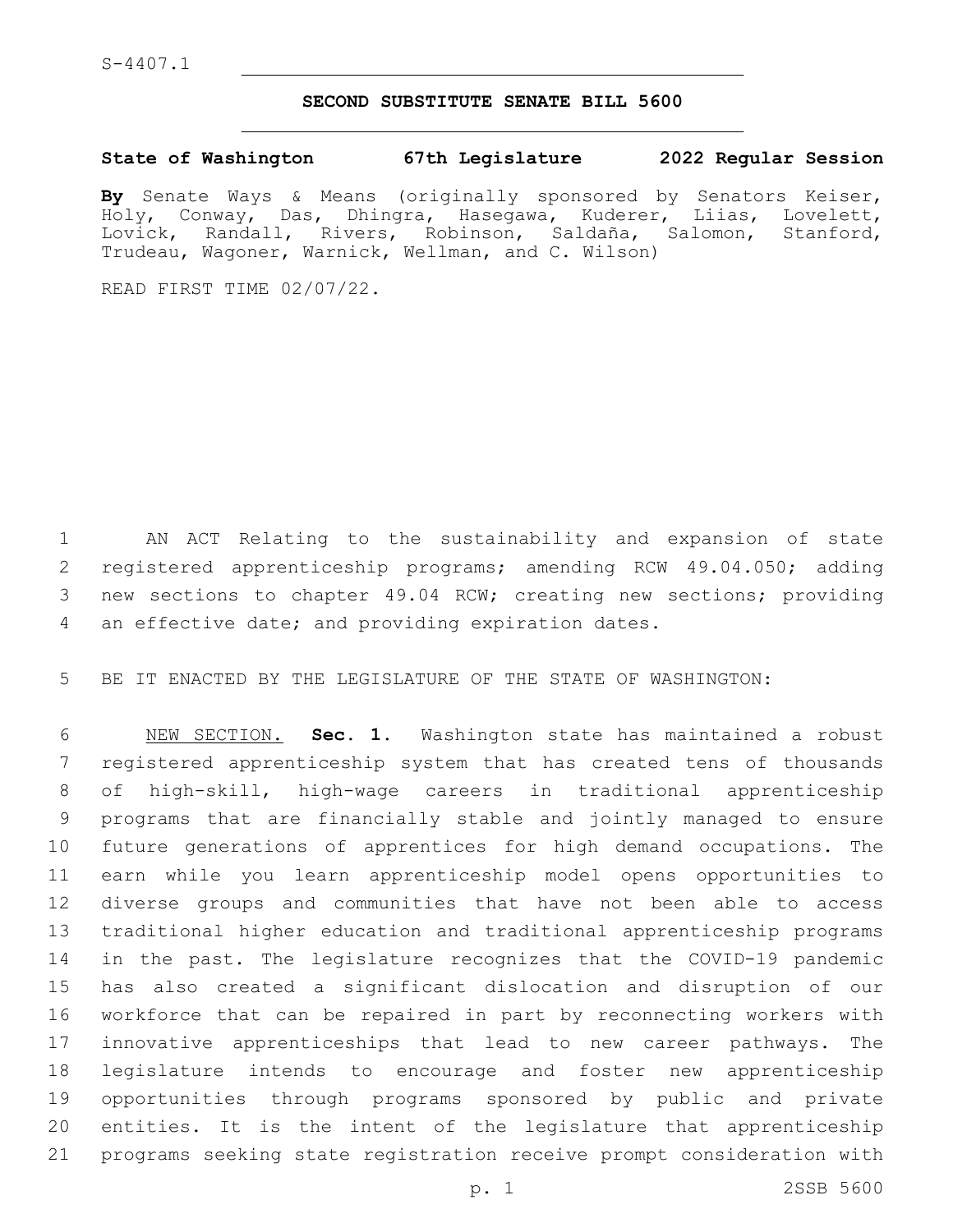minimum delay. To achieve the goals of rebuilding a robust postpandemic workforce and undertaking active efforts to provide equity, diversity, and inclusion in apprenticeship programs will take 4 sustained effort and support.

 NEW SECTION. **Sec. 2.** A new section is added to chapter 49.04 6 RCW to read as follows:

 (1) For any existing active registered apprenticeship programs, or when a new program gains approval, the apprenticeship council must establish an economic or industry sector-based platform.

 (2) The economic or industry sector-based platforms may be in the following areas: Building trades, manufacturing and engineering, health care and behavioral health, education and early learning, information and communications technology, biotechnology and life sciences, hospitality, and maritime. Any platform established under this section must have an equal number of employer and employee organization representatives. All platforms established under this 17 section must:

 (a) Promote collaboration within their economic or industry 19 sector;

 (b) Periodically review the required classroom and on-the-job training standards for apprenticeship programs within their economic 22 or industry sector;

 (c) Collaborate with any relevant centers of excellence in RCW 24 28B.50.902; and

 (d) Review applications for new apprenticeship programs in the platform's economic or industry sector and make recommendations on 27 the approval or rejection of the applications, or suggested modifications to the applicant apprenticeship programs, to the 29 apprenticeship council.

 (3) The department of labor and industries must assign an 31 industry liaison to support each platform.

 (4) The platform must report at least annually to the apprenticeship council on the following within their economic or 34 industry sector:

(a) Participation in existing approved apprenticeship programs;

(b) Progress in developing new apprenticeship programs; and

 (c) Any review of required classroom and on-the-job training 38 standards.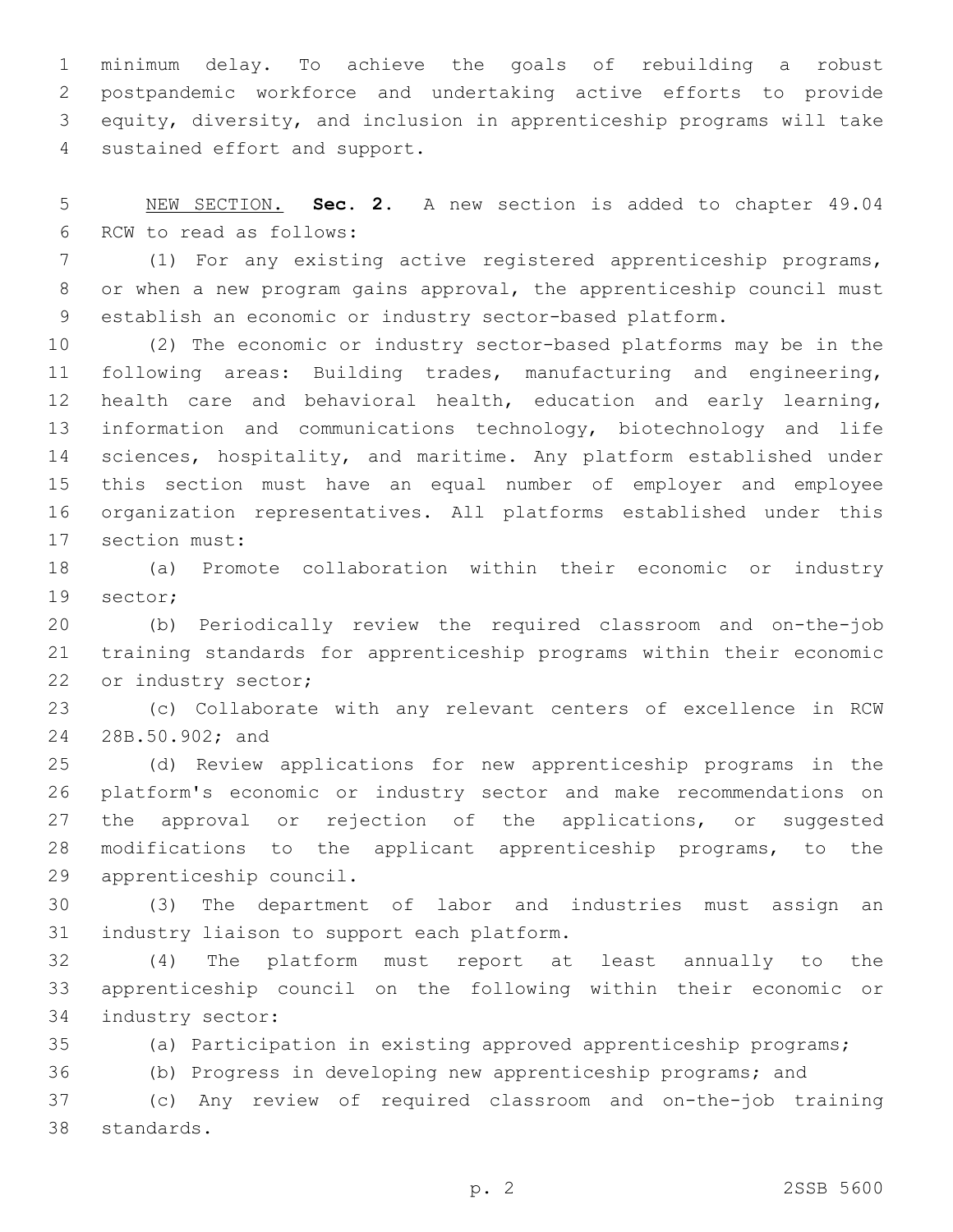(5) The department must consult with the United States department of labor about opportunities for Washington state employers to participate in apprenticeship programs, and to pursue federal grants on behalf of state registered apprentices and apprenticeships 5 programs.

 NEW SECTION. **Sec. 3.** A new section is added to chapter 49.04 7 RCW to read as follows:

 The governor shall establish a committee of state agency human resources managers to undertake the development of appropriate apprenticeship programs for state agencies. The committee will involve the exclusive collective bargaining representatives and public sector agencies conducting work study programs that enable high school graduates to achieve entry-level employment and placement in registered apprenticeship programs as potential apprenticeship pathways are considered and developed. The current registered apprenticeship program for industrial insurance at the department of labor and industries shall be consulted as a model for other 18 agencies.

 **Sec. 4.** RCW 49.04.050 and 2011 c 308 s 4 are each amended to 20 read as follows:

21 (1) To be eligible for registration, apprenticeship program standards must conform to the rules adopted under this chapter.

 (2) The apprenticeship council must require new apprenticeship programs seeking approval to provide an assessment for future sustainability of the program.

26 (3) When evaluating applications for new apprenticeship programs, the apprenticeship council must consider whether graduating 28 apprentices will move toward a living wage, the availability of a 29 career ladder to graduating apprentices, or the existence of other nonwage benefits as factors in the approval process.

 NEW SECTION. **Sec. 5.** A new section is added to chapter 49.04 32 RCW to read as follows:

 (1) A grant program for technology and remote learning infrastructure modernization of state registered apprenticeships is 35 established.

 (2) The department of labor and industries must manage and oversee the grant program and may establish application procedures

p. 3 2SSB 5600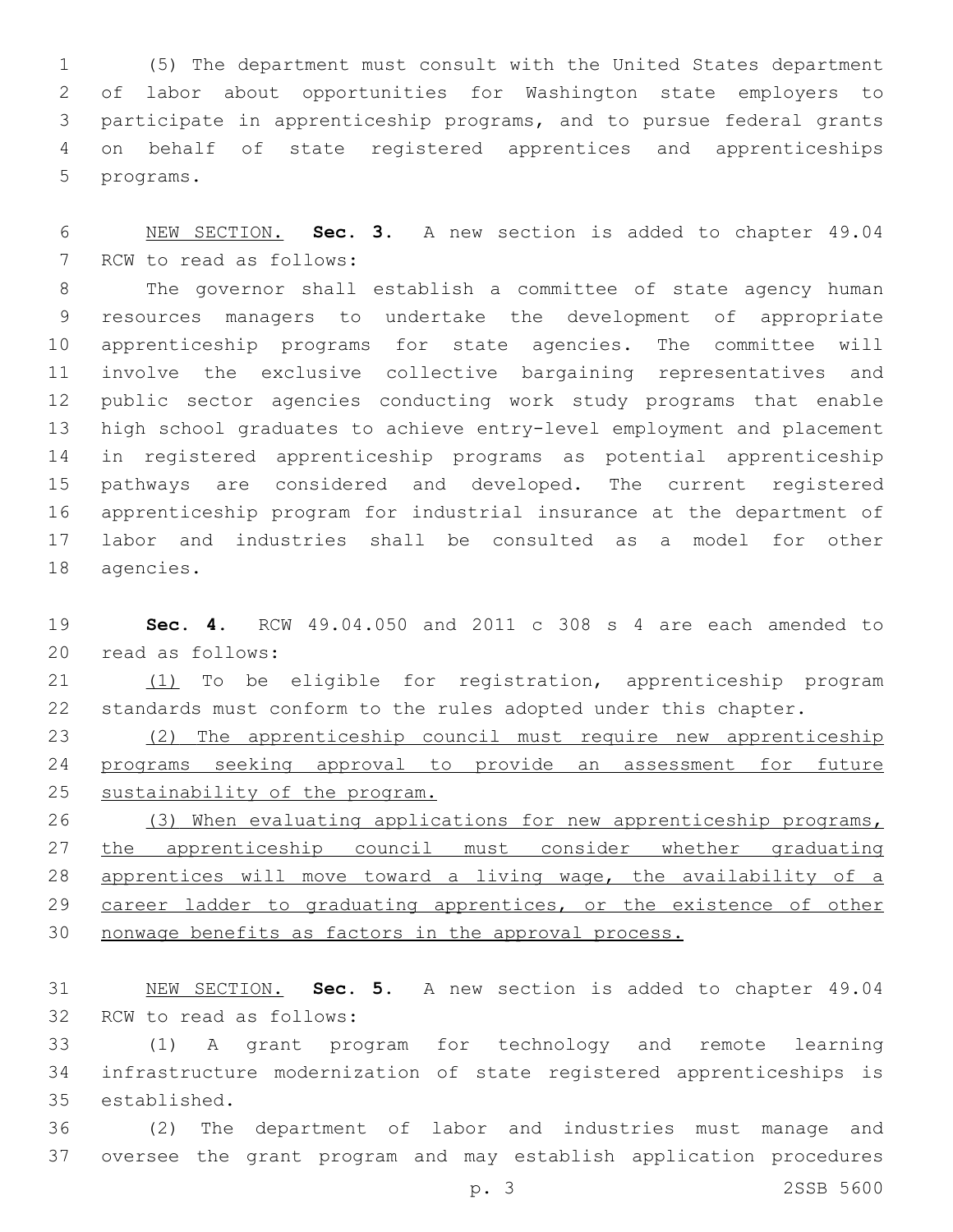and criteria for the receipt of grants. The department of labor and industries must require grant applications to include a plan to sustain the technology and remote learning infrastructure over time.

 (3) Subject to the availability of funds appropriated for this specific purpose, the department of labor and industries may award one-time grants to state registered apprenticeship programs for modernizing technology and remote learning infrastructure.

 (4) No funds from the accident fund established in RCW 51.44.010 or the medical aid fund established in RCW 51.44.020 may be used in funding the grant program established under this section.

 NEW SECTION. **Sec. 6.** A new section is added to chapter 49.04 12 RCW to read as follows:

 (1) A grant program for wrap-around support services to mitigate barriers to beginning or participating in state registered apprenticeship programs is established. Support services shall include provisions for child care, health care, transportation to job 17 sites, and other support services necessary to mitigate barriers to beginning or participating in state registered apprenticeship 19 programs.

 (2) The department of labor and industries must manage and oversee the grant program and may establish application procedures 22 and criteria for the receipt of grants.

 (3) Subject to the availability of funds appropriated for this specific purpose, the department of labor and industries may award grants to nonprofit organizations and state registered apprenticeship training committees that support individuals currently in, or seeking to enter, state registered apprenticeship programs or apprenticeship council recognized apprenticeship preparation programs by providing, or connecting apprentices to, wrap-around services, including child care, professional clothing, required tools, or transportation.

 (4) No funds from the accident fund established in RCW 51.44.010 or the medical aid fund established in RCW 51.44.020 may be used in funding the grant program established under this section.

 NEW SECTION. **Sec. 7.** A new section is added to chapter 49.04 35 RCW to read as follows:

 (1) A grant program for updating equipment in state registered 37 apprenticeship programs is established.

p. 4 2SSB 5600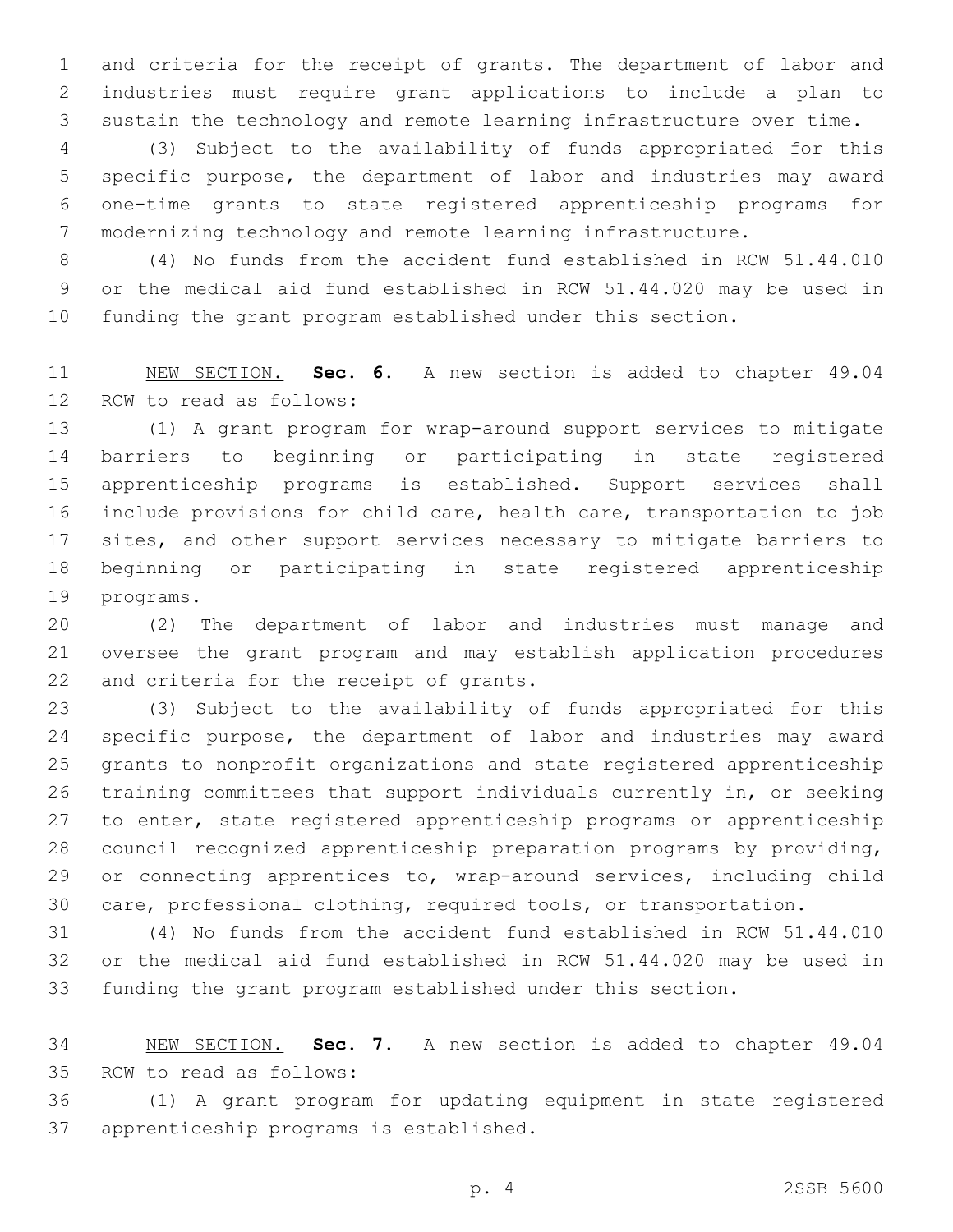(2) The department of labor and industries must manage and oversee the grant program and may establish application procedures 3 and criteria for the receipt of grants.

 (3) Subject to the availability of funds appropriated for this specific purpose, the department of labor and industries may award grants to state registered apprenticeship programs to upgrade 7 equipment necessary for the program.

 (4) No funds from the accident fund established in RCW 51.44.010 or the medical aid fund established in RCW 51.44.020 may be used in funding the grant program established under this section.

 NEW SECTION. **Sec. 8.** A new section is added to chapter 49.04 12 RCW to read as follows:

 (1) Subject to the availability of funds appropriated for this specific purpose, the department of labor and industries must provide vouchers to cover the cost of driver's education courses for minors enrolled in a state registered apprenticeship program.

 (2) The department of labor and industries may establish application and award procedures for implementing this section.

 (3) No funds from the accident fund established in RCW 51.44.010 or the medical aid fund established in RCW 51.44.020 may be used in funding the voucher program established under this section.

 NEW SECTION. **Sec. 9.** A new section is added to chapter 49.04 23 RCW to read as follows:

 (1) The department of labor and industries must conduct an apprentice retention study of state registered apprentices. The study must collect data from apprentices that are six months into their apprenticeships on the barriers and challenges new apprentices encounter that may prevent them from continuing their 29 apprenticeships.

 (2) The department of labor and industries must aggregate the data collected in subsection (1) of this section by trade and post the data on a dashboard on its public website annually.

 (3) The department of labor and industries must use the data collected under this section to work with apprenticeship coordinators to implement an early alert response system to connect apprentices 36 with needed support and wrap-around services.

 (4) By December 1, 2026, and in compliance with RCW 43.01.036, the department of labor and industries must submit a report to the

p. 5 2SSB 5600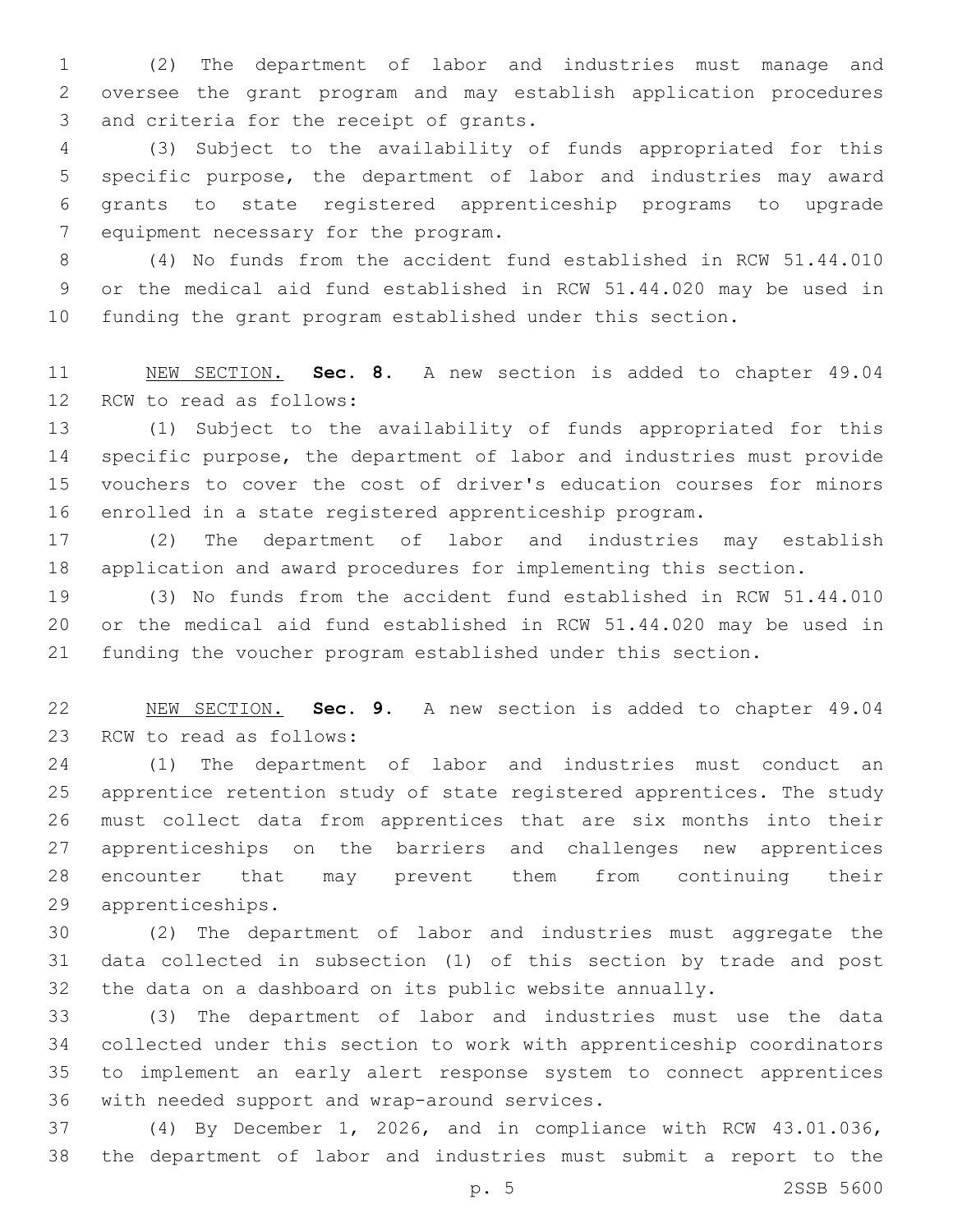legislature on its key findings on the barriers and challenges in 2 retaining apprentices and its recommendations.

3 (5) This section expires December 31, 2027.

 NEW SECTION. **Sec. 10.** (1) The department of labor and industries must develop a list of options for incentivizing apprenticeship utilization in the private sector, especially in nontraditional industries or smaller employers that have lower apprenticeship utilization rates. The department must also assess the lack of local apprenticeship programs in rural communities and the logistical burdens, including travel time, apprentices in rural communities encounter when participating in approved apprenticeship programs and develop policy options for alleviating these issues.

 (2) By September 30, 2023, and in compliance with RCW 43.01.036, the department of labor and industries must submit a report to the legislature detailing the list of options for incentivizing apprenticeship utilization and the policy option recommendations addressing apprenticeship issues in rural communities developed in 18 subsection (1) of this section.

19 (3) This section expires December 31, 2023.

 NEW SECTION. **Sec. 11.** (1) By December 1, 2022, and in compliance with RCW 43.01.036, the office of the superintendent of public instruction, in collaboration with career connect Washington, must submit a report to the legislature detailing the requirements 24 and options for, and any barriers to, high schools in this state having a career pathways day once per year for students in their junior year of high school, including any recommendations on necessary legislative actions.

 (2) By December 1, 2022, and in compliance with RCW 43.01.036, 29 the office of the superintendent of public instruction, in collaboration with the apprenticeship section of the department of labor and industries, must submit a report to the legislature to identify opportunities and challenges for expansion, enhancement, and sustainability of high quality career and technical education. The report must identify existing state registered preapprenticeship programs and existing high school career and technical education programs that could be eligible to become state registered 37 preapprenticeship programs.

38 (3) This section expires December 31, 2023.